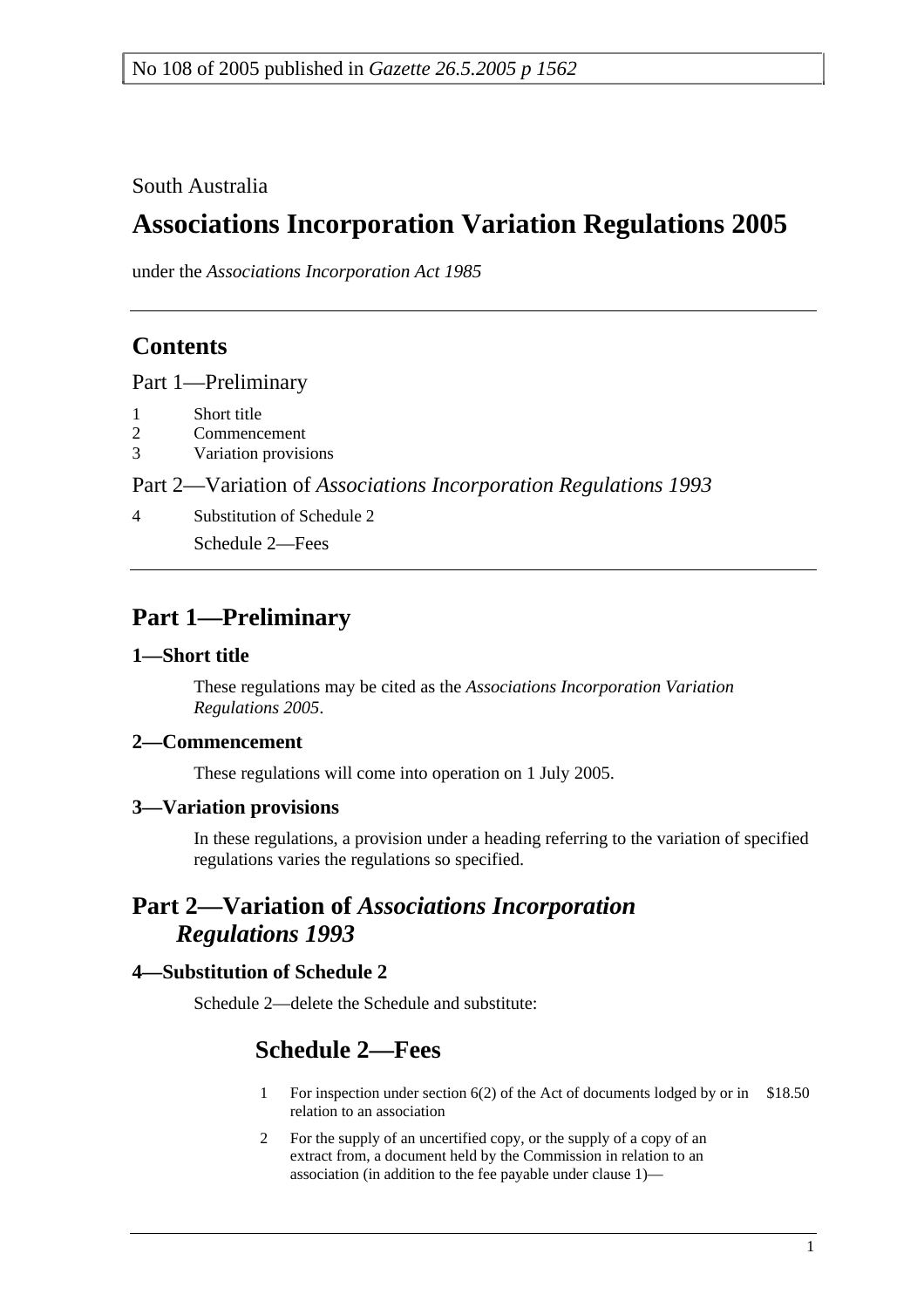|    | (a)                                                                                                                                                                                                                                                                                                                                     | for one page                                                                                                                                                                                                  | \$4.00   |
|----|-----------------------------------------------------------------------------------------------------------------------------------------------------------------------------------------------------------------------------------------------------------------------------------------------------------------------------------------|---------------------------------------------------------------------------------------------------------------------------------------------------------------------------------------------------------------|----------|
|    | (b)                                                                                                                                                                                                                                                                                                                                     | for each additional page or part of a page                                                                                                                                                                    | \$1.00   |
| 3  | For the supply of a certified copy of, or the supply of a certified copy of<br>an extract from, a document held by the Commission in relation to an<br>association (in addition to the fee payable under clause 1)—                                                                                                                     |                                                                                                                                                                                                               |          |
|    | (a)                                                                                                                                                                                                                                                                                                                                     | for one page                                                                                                                                                                                                  | \$18.50  |
|    | (b)                                                                                                                                                                                                                                                                                                                                     | for each additional page or part of a page                                                                                                                                                                    | \$1.00   |
| 4  | On lodging an application to the Commission (not being an application<br>\$45.50<br>for which a fee is specified elsewhere in the Schedule) to exercise any of<br>the powers conferred on the Commission by the Act, or by those<br>provisions of the Corporations Act 2001 of the Commonwealth applied<br>by the Act to an association |                                                                                                                                                                                                               |          |
| 5  | On lodging an application to the Minister to exercise any powers<br>\$45.50<br>conferred on the Minister by the Act                                                                                                                                                                                                                     |                                                                                                                                                                                                               |          |
| 6  |                                                                                                                                                                                                                                                                                                                                         | On lodging an application for incorporation under section 19 of the Act                                                                                                                                       | \$134.00 |
| 7  |                                                                                                                                                                                                                                                                                                                                         | On lodging an application for amalgamation under section 22 of the Act                                                                                                                                        | \$134.00 |
| 8  | On lodging an application to register an alteration to rules under<br>\$45.50<br>section 24 of the Act (including an application to alter the name of an<br>association)                                                                                                                                                                |                                                                                                                                                                                                               |          |
| 9  | of the Act                                                                                                                                                                                                                                                                                                                              | For the approval of the Commission of an auditor under section $35(2)(b)$                                                                                                                                     | \$63.00  |
| 10 |                                                                                                                                                                                                                                                                                                                                         | On lodging a periodic return under section 36 of the Act                                                                                                                                                      | \$63.00  |
| 11 | of the Act                                                                                                                                                                                                                                                                                                                              | On submitting to the Commission for examination a draft explanatory<br>statement prior to its registration under the provisions of the<br>Corporations Act 2001 of the Commonwealth applied under section 40A | \$134.00 |
| 12 |                                                                                                                                                                                                                                                                                                                                         | On lodging an application for the approval of the Commission for<br>extension of period under section $41C(4)(a)$ of the Act                                                                                  | \$47.25  |
| 13 | For consent of the Commission under section $43(1a)$ of the Act to<br>\$63.00<br>distribute surplus assets of an association on winding up among members<br>of the association                                                                                                                                                          |                                                                                                                                                                                                               |          |
| 14 |                                                                                                                                                                                                                                                                                                                                         | On lodging an application to deregister an association under<br>section $43A(1)$ of the Act                                                                                                                   | \$93.50  |
| 15 |                                                                                                                                                                                                                                                                                                                                         | On making a request of the Commission under section $43A(5)$ of the Act<br>(in addition to the fee payable under clause 14)                                                                                   | \$63.00  |
| 16 | On lodging an application to the Commission to exercise the powers<br>conferred by section 44A or 46 of the Act                                                                                                                                                                                                                         |                                                                                                                                                                                                               | \$63.00  |
| 17 |                                                                                                                                                                                                                                                                                                                                         | For an act done by the Commission-                                                                                                                                                                            |          |
|    | (a)                                                                                                                                                                                                                                                                                                                                     | representing a defunct association or its liquidator under<br>section 44A of the Act                                                                                                                          | \$63.00  |
|    | (b)                                                                                                                                                                                                                                                                                                                                     | under section 46 of the Act                                                                                                                                                                                   | \$63.00  |
| 18 | On lodging an application to the Commission to exercise the power<br>\$63.00<br>conferred by section 53 of the Act                                                                                                                                                                                                                      |                                                                                                                                                                                                               |          |
| 19 | On lodging an application to reserve a name under section 53A(1) of the<br>\$93.50<br>Act                                                                                                                                                                                                                                               |                                                                                                                                                                                                               |          |